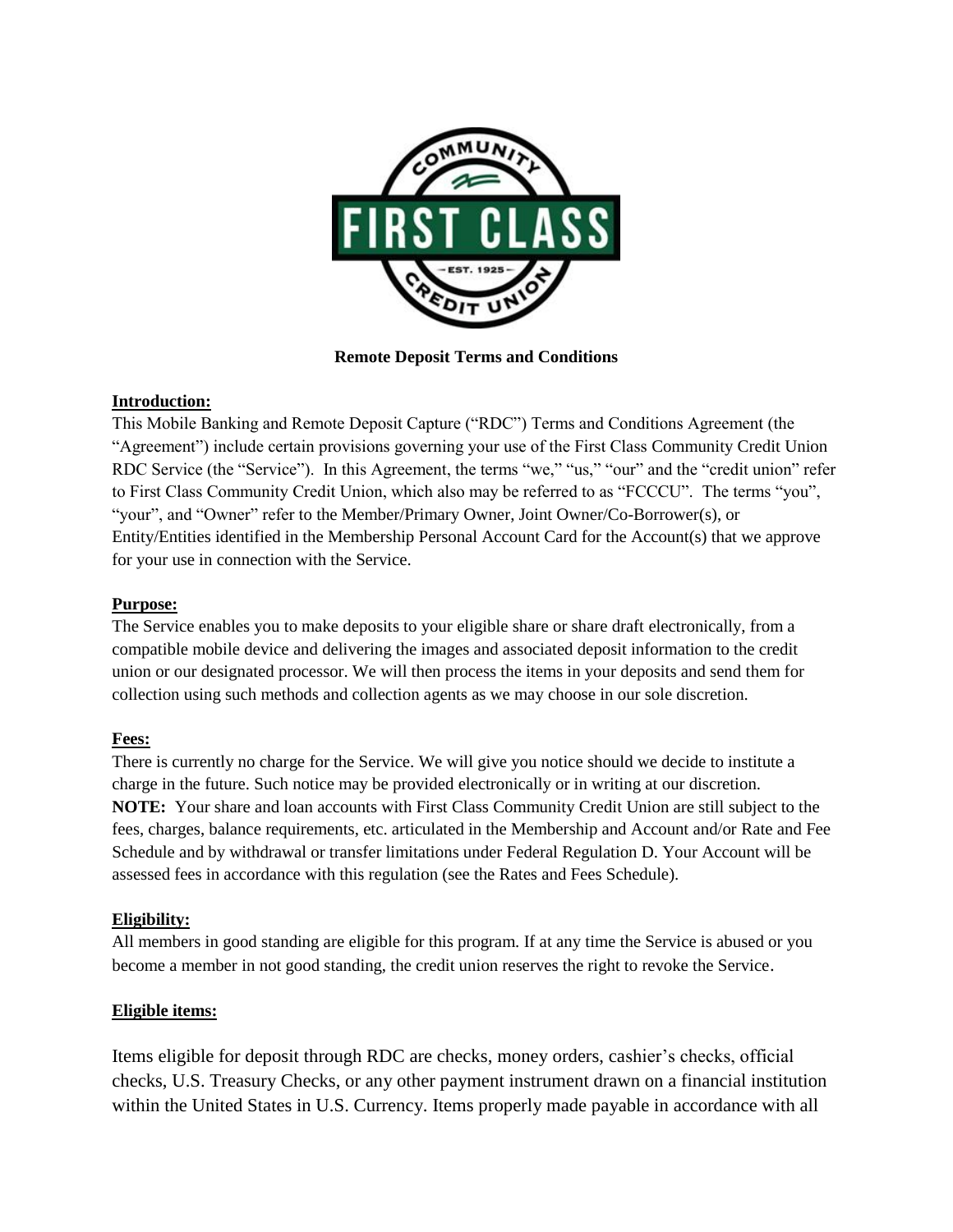applicable requirements of law, including UCC Articles 3 and 4 as adopted in Iowa. Items that are **not** eligible for deposit through RDC are as follows:

- Third party check items (double endorsement check items); checks payable to someone else that has been endorsed over to you.
- Foreign check items
- Savings Bonds
- Checks or items drawn or otherwise issued by you or any other person on any of your accounts or any account on which you are an authorized signer or joint account holder.
- Checks or items containing obvious alteration to any of the fields on the front of the check or item, or which you know or suspect, or should know or suspect, are fraudulent or otherwise not authorized by the owner of the account on which the check or item is drawn.
- Checks or items previously converted to a substitute check, as defined in Reg CC.
- Checks or items that are remotely created checks, as defined in Reg CC.
- Checks or items dated more than 6 months prior to the date of deposit.
- Checks or items prohibited by your credit union's current procedures relating to the Services or which are otherwise not acceptable under the terms of your credit union account.

#### **Image Quality:**

You are solely responsible for transmitting to us only images of checks that are fully legible and that accurately represent all pertinent information on the front and back of each check. You must utilize only transmission and image formats that conform to the credit union and recognized industry specifications and quality standards. In the event that you transmit an image of an item that we cannot further process due to the poor quality of the image, we will not be responsible or liable to you or any other person or entity for any delay in the processing or presentment of the item.

#### **Endorsements and Procedures:**

You agree to restrictively endorse any item transmitted through Services as "For Mobile Deposit FCCCU Only" or as otherwise instructed by your credit union. You agree to follow all other procedures and instructions for use of the Services as your credit union may establish from time to time.

#### **Receipt of Items:**

We reserve the right to reject any item transmitted through the Services, at our discretion, without liability to you. We are not responsible for items we do not receive or for images that are dropped during transmission. An image of an item shall be deemed received when you receive a confirmation from your credit union that we have received the image. Receipt of such confirmation does not mean that the transmission was error free or complete.

#### **Deposit Limits:**

Per deposit item limit for use of this Service is \$2,000.00 and Deposit limits for use of this Service is \$5,000.00 daily combined amount. We may establish and change these amounts from time-to-time and/or we may place certain restrictions on your use of the Service.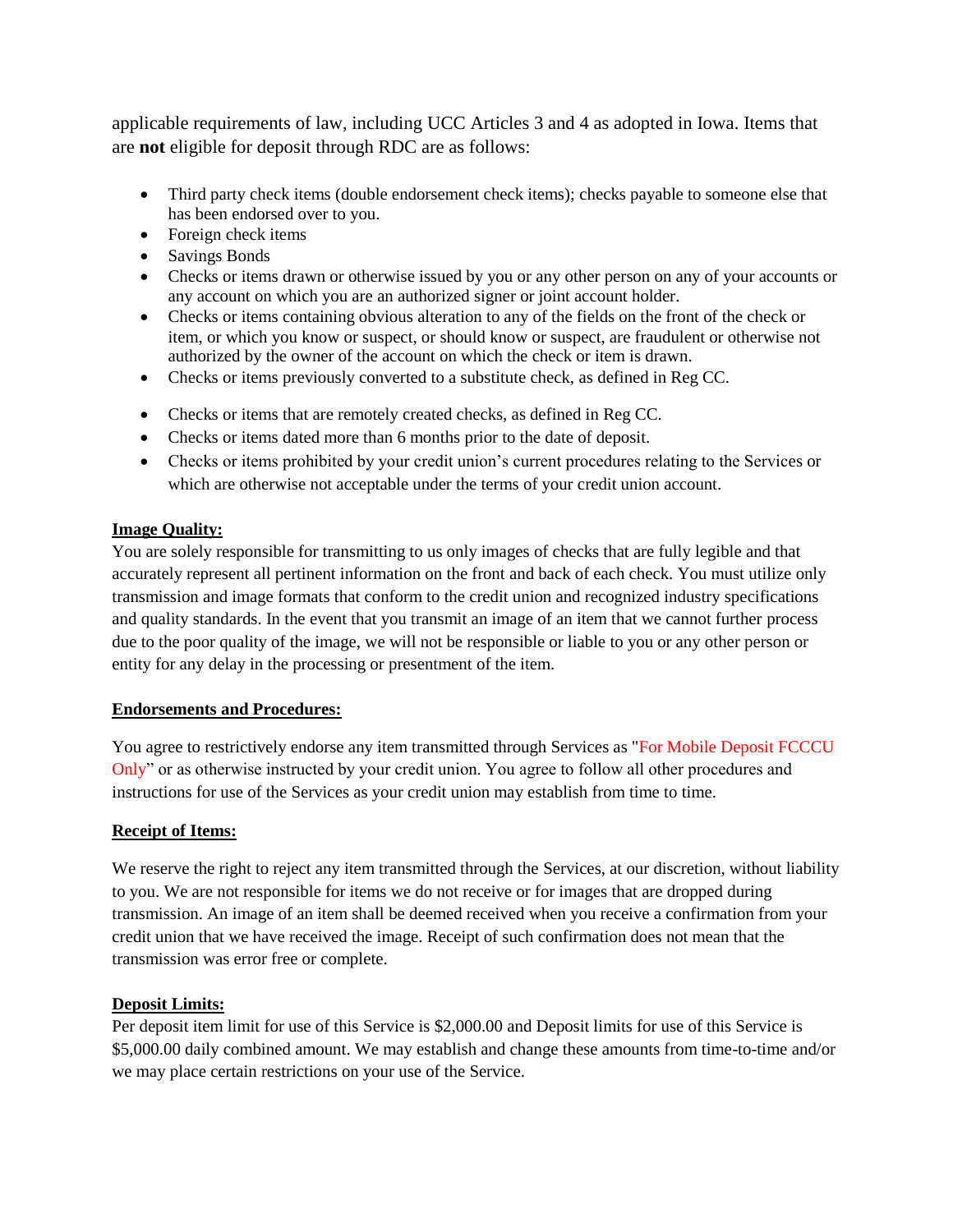### **Daily Deposit Deadlines:**

Our current cut-off time by which we must receive images from you for processing on the same business day (defined as Monday through Friday, excluding federal holidays) is 2:45p.m. CST. You will receive notice should the cut-off time change, and such notice may be provided electronically or in writing at our discretion. Any deposit received after the deadline will be processed on the following business day.

## **Availability of Funds:**

You agree that items transmitted using the Services are not subject to the funds availability requirements of Federal Reserve Board Regulation CC. Your credit union will hold the funds for up to five business days (business days do not include Saturday, Sunday, or federal holidays) from the date of deposit. In some instances, funds may be available sooner than five business days based on such factors as credit worthiness, the length and extent of your relationship with your credit union and its affiliates, transaction and experience history, and such other factors as your credit union, in its sole discretion, deems relevant. Generally, if the funds from your deposit will be available later than the time shown above, your credit union will mail or deliver the notice as soon as practicable, but no later than the first business day following the day the facts become known to the depositary bank, or the deposit is made, whichever is later.

## **Disposal of Transmitted Items:**

Upon your receipt of a confirmation from your credit union that we have received the image of an item, you agree to prominently mark the item as "Electronically Presented" or "VOID" and to properly dispose of the item to ensure that it is not represented for payment. And, you agree never to represent the item. You will promptly provide any retained item, or a sufficient copy of the front and back of the item, to your credit union as requested to aid in the clearing and collection process, to resolve claims by third parties with respect to any item, or for your credit union's audit purposes.

## **Hardware and Software:**

To use the Services, you must obtain and maintain, at your expense, compatible hardware and software as specified by your credit union from time to time. See your credit union.com for current hardware and software specifications. Your credit union is not responsible for any third-party software you may need to use the Services. Any such software is accepted by you as is and is subject to the terms and conditions of the software agreement you enter directly with the third-party software provider at time of download and installation.

## **Errors:**

You agree to notify your credit union of any suspected errors regarding items deposited through the Services right away, and in no event later than 60 days after the applicable your credit union account statement is sent. Unless you notify your credit union within 60 days, such statement regarding all deposits made through the Services shall be deemed correct, and you are prohibited from bringing a claim against your credit union for such alleged error.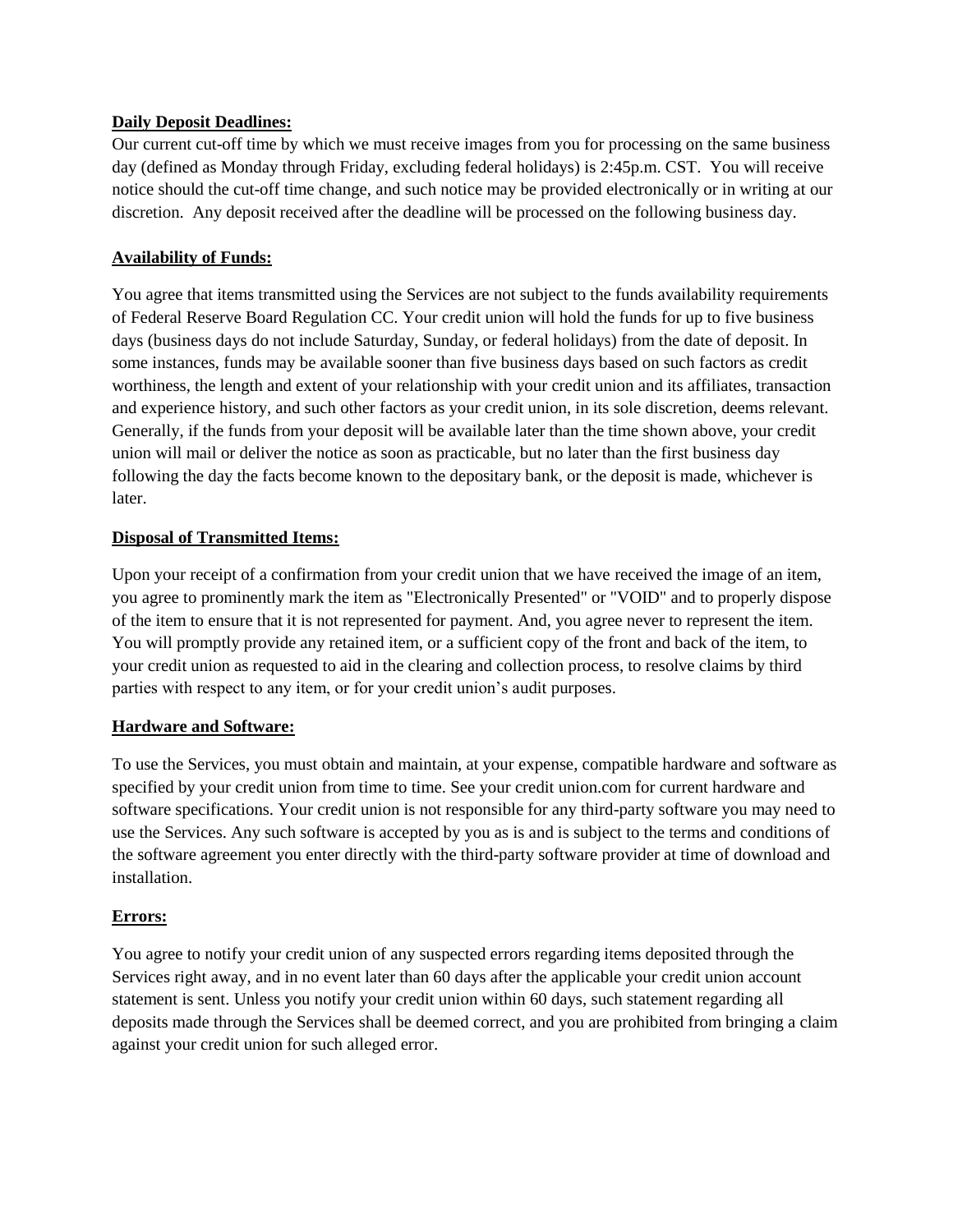# **Governing Laws, etc.:**

You agree that you will not use the Service to initiate any deposits which violate any applicable laws, regulations or other legal authorities. You submit to the jurisdiction of, and this Agreement shall be governed by the laws of, the State of Iowa, as well as the federal laws of the United States of America.. The prevailing party in any such action shall be entitled to the recovery of its reasonable attorney's fees, costs, and expenses. You also agree to be bound by all applicable requirements of law relating to check collection processes, including:

- the Uniform Commercial Code ("UCC");
- the Check Clearing for the 21st Century Act (commonly known as "Check 21"), as implemented by amendments to Federal Reserve Board Regulation CC ("Regulation  $CC$ "):
- all other applicable provisions of Regulation CC; and
- any clearing house agreements, image exchange agreements, operating circulars or other rules or legal authorities to which the credit union a party or by which we are bound as a participant in the collection process.

Further, you acknowledge that our normal policies, procedures and processes relating to the handling of items submitted for deposit to the credit union through various means will apply, except to the extent that in our sole discretion we may modify them in connection with the Service, and you agree to be bound by such policies, procedures and processes including any that may be described in the Membership and Account Agreement governing your Accounts.

# **Representations and Warranties; Indemnification:**

Each time you transmit a deposit using the Service, you represent and warrant to us that (i) you are transmitting only Eligible Items for deposit to Eligible Accounts, and you are adhering to any other limits or restrictions we may have placed on your use of the Service; (ii) the transmission conforms to our specifications and quality standards and any applicable industry standards, and does not contain any viruses; (iii) there are no duplicate deposits or checks, and you have not submitted any check previously transmitted to us through the Service or otherwise, unless the check was unable to be processed or was returned by us to you and the original reason for such processing failure or return has since been corrected, such that resubmission is proper; (iv) you will not, nor will you permit or cause any other person to, cause or attempt to cause payment on an item to be made more than once by depositing the original check or an image thereof with the credit union or any other financial institution or otherwise seeking collection or payment in any manner, at any time either before or after your transmission of such check through the Service; (v) all information submitted is true and accurate, including that each check image accurately represents all pertinent information on the front and back as of the time of transmission; (vi) each check is properly payable to you or an Joint Owner/Co-Borrower account holder and has been properly endorsed; (vii) you make to us all of the transfer and presentment warranties relating to items under the UCC, including that each check has not been altered and that all signatures on it